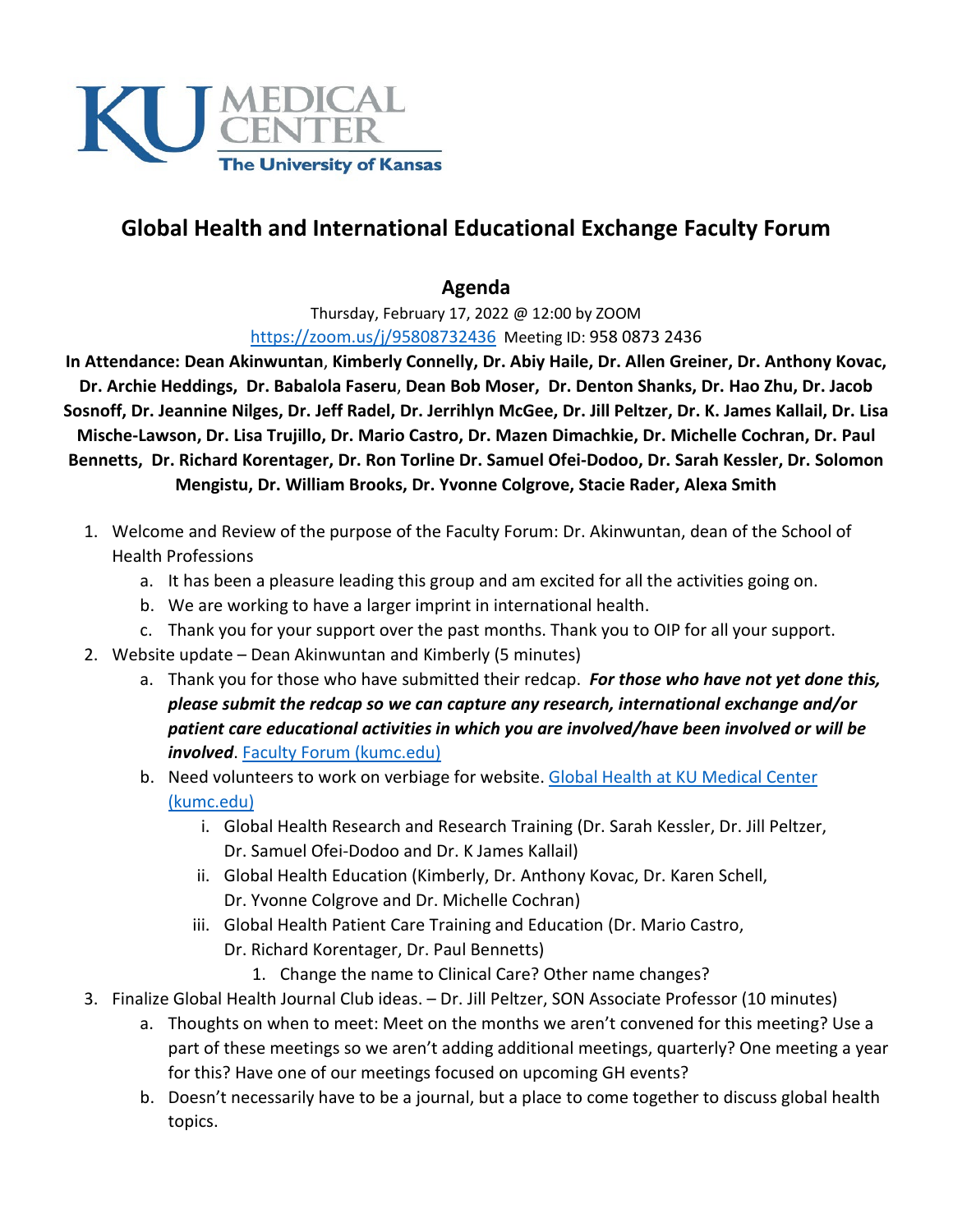c. Planetary Health? Climate Change? Pick a GH theme for the year and focus our reading, etc on that?

Decision: Use 30 minutes of every other GHFF meeting for this purpose.

Action: Dean Akinwuntan, Dr. Peltzer, and Kimberly will meet to discuss the schedule.

- 4. 12:15: Presentation on the Rural Health Center initiative and its intersection with Global Health Dr. Bob Moser, Dean of the School of Medicine, Salina Campus (15 minutes)
	- a. Kansas Center for Rural Health was established on Salina Campus.
	- b. Similarities between rural health and international health models with limited resources.
	- c. Give back to our rural care providers and provide research support.
	- d. Identify & reduce rural healthcare disparities and create better outcomes.
	- e. Expand into multidisciplinary. Forming Rural Health Council and External Partners Group.
	- f. Develop a picture of the Kansas healthcare workforce.
	- g. Opportunities to fund students and residents in the future.
- 5. 12:30: Updates from the Office of International Programs Kimberly Connelly, KUMC Senior International Officer and Director, OIP (10 minutes)
	- a. Update on current IEE's for students and residents
		- i. International travel resumed in January for students
			- 1. 1 PT student was in Belgium from January-February.
			- 2. 21 M1s are currently on their IEEs.
			- 3. 20 residents across all 3 GME programs from January-June for clinical electives
			- 4. Please remember although travel is open, all international travel must go through the TTAC due to COVID-19.
	- b. Ethiopian Research Fellowship and introduction to Fellows Dr. Archie Heddings
		- i. Two orthopedic surgeon fellows from Abet Hospital in Addis Ababa
			- 1. Drs. Abiy Haile and Solomon Mengistu
			- ii. Observing orthopedic trauma and working on clinical research projects. The big project is barriers to obtaining high functioning orthopedic implants for Ethiopia. Comparative studies of pain is another.
			- iii. Learning a lot from the fellows and being able to partner for pain management research in Ethiopia that cannot be accomplished here due to pain medicine expectations from patients.
	- c. Updates from Dr. Michelle Cochran, SON Clinical Assistant Professor
		- i. Utilize virtual settings during the pandemic. Engaged 200-250 students.
			- 1. Virtual Global Classroom Exchange with MOI University
		- ii. Global Health Roundtable with St. Luke's SON in Japan
			- 1. First roundtable to develop faculty to faculty exchange of information and partnering
			- 2. Wednesday, March 2 at 5:30 p.m. CST
				- a. REGISTER HERE: [From Education to Practice: A Cross-Cultural Perspective of](https://www.kumc.edu/academic-and-student-affairs/departments/office-of-international-programs/events/events-calendar.html?trumbaEmbed=view%3Devent%26eventid%3D157610755)  Preparing [and Retaining our Nursing Workforce, Wednesday, March 2, 2022,](https://www.kumc.edu/academic-and-student-affairs/departments/office-of-international-programs/events/events-calendar.html?trumbaEmbed=view%3Devent%26eventid%3D157610755)  5:30 - 7pm - [Office of International Programs Event Calendar \(kumc.edu\)](https://www.kumc.edu/academic-and-student-affairs/departments/office-of-international-programs/events/events-calendar.html?trumbaEmbed=view%3Devent%26eventid%3D157610755)
		- iii. Research and paper with CFHI
			- 1. The poster has been accepted to the CUGH conference next month.
			- 2. Virtual practicums and lessons from COVID-19.